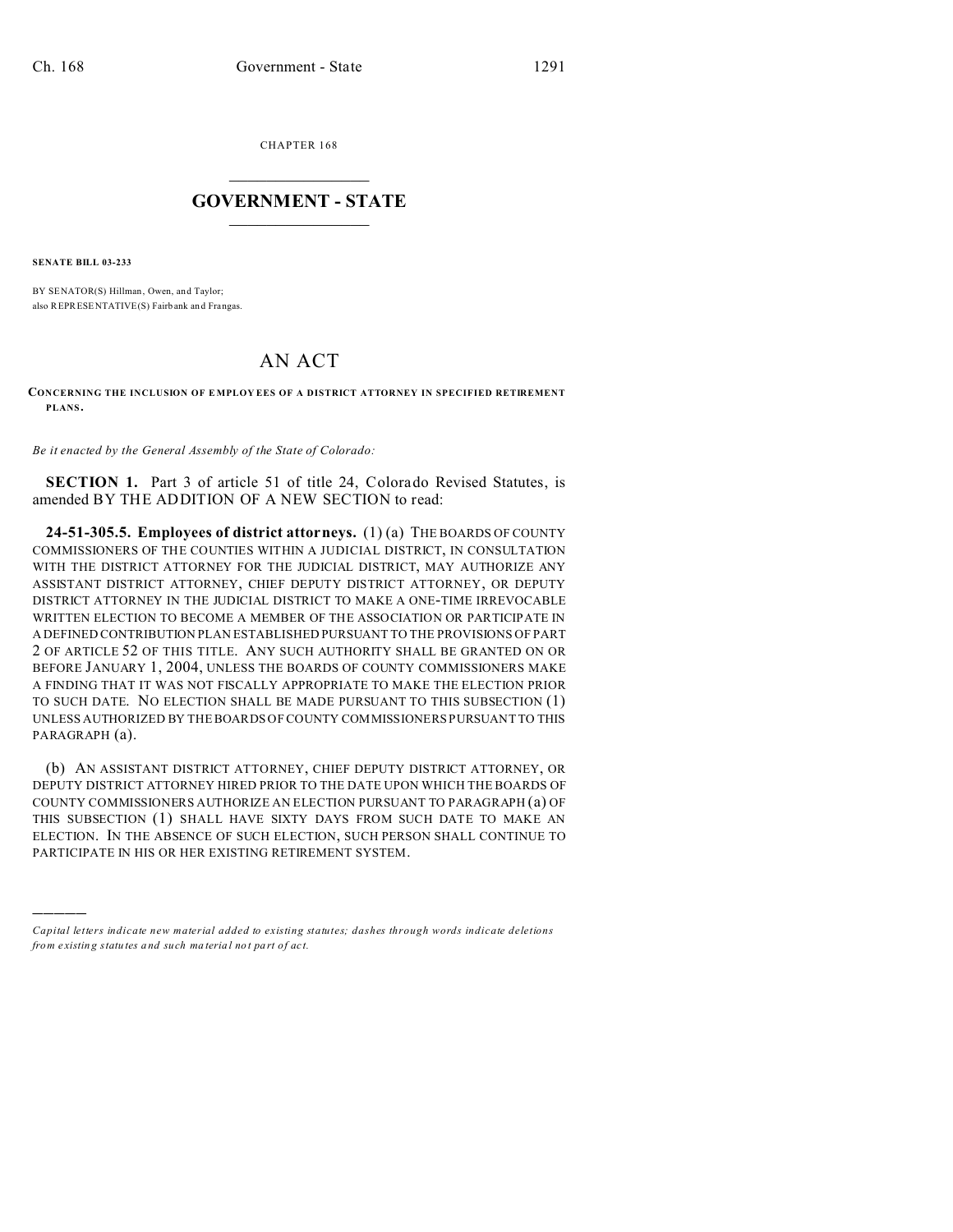1292 Government - State Ch. 168

(c) AN ASSISTANT DISTRICT ATTORNEY, CHIEF DEPUTY DISTRICT ATTORNEY, OR DEPUTY DISTRICT ATTORNEY HIRED ON OR AFTER THE DATE UPON WHICH THE BOARDS OF COUNTY COMMISSIONERS AUTHORIZE AN ELECTION PURSUANT TO PARAGRAPH (a) OF THIS SUBSECTION (1) SHALL HAVE SIXTY DAYS FROM THE DATE OF COMMENCING EMPLOYMENT TO MAKE AN ELECTION. IN THE ABSENCE OF SUCH ELECTION, SUCH PERSON SHALL BE A MEMBER OF THE ASSOCIATION.

(2) (a) THE BOARDS OF COUNTY COMMISSIONERS OF THE COUNTIES WITHIN A JUDICIAL DISTRICT, IN CONSULTATION WITH THE DISTRICT ATTORNEY FOR THE JUDICIAL DISTRICT, MAY ELECT TO HAVE THE EMPLOYEES OF THE DISTRICT ATTORNEY BECOME MEMBERS OF THE ASSOCIATION OR PARTICIPATE IN A DEFINED CONTRIBUTION PLAN ESTABLISHED PURSUANT TO THE PROVISIONS OF PART 2 OF ARTICLE 52 OF THIS TITLE. THE ELECTION SHALL BE APPROVED BY NOT LESS THAN SIXTY-FIVE PERCENT OF THE EMPLOYEES OF THE DISTRICT ATTORNEY. AN ELECTION PURSUANT TO THIS PARAGRAPH (a) SHALL BE MADE PRIOR TO JANUARY 1, 2004, UNLESS THE BOARDS OF COUNTY COMMISSIONERS MAKE A FINDING THAT IT WAS NOT FISCALLY APPROPRIATE TO MAKE THE ELECTION PRIOR TO SUCH DATE.

(b) IF AN ELECTION IS MADE PURSUANT TO PARAGRAPH (a) OF THIS SUBSECTION (2), THE BOARDS OF COUNTY COMMISSIONERS, IN CONSULTATION WITH THE DISTRICT ATTORNEY, SHALL FURTHER DETERMINE WHETHER TO HAVE THE EMPLOYEES EITHER BECOME MEMBERS OF THE ASSOCIATION OR PARTICIPATE IN THE DEFINED CONTRIBUTION PLAN. THE DETERMINATION SHALL BE APPROVED BY NOT LESS THAN SIXTY-FIVE PERCENT OF THE EMPLOYEES OF THE DISTRICT ATTORNEY.

(c) IF EITHER THE ELECTION SPECIFIED IN PARAGRAPH (a) OF THIS SUBSECTION (2) OR THE DETERMINATION SPECIFIED IN PARAGRAPH (b) OF THIS SUBSECTION (2) IS NOT APPROVED AS PROVIDED IN SAID PARAGRAPHS, THEN THE EMPLOYEES OF THE DISTRICT ATTORNEY SHALL NOT BECOME MEMBERS OF THE ASSOCIATION OR PARTICIPATE IN THE DEFINED CONTRIBUTION PLAN. NO MORE THAN ONE ELECTION MAY BE MADE IN A JUDICIAL DISTRICT IN ANY CALENDAR YEAR. IF THE BOARDS OF COUNTY COMMISSIONERS DETERMINE THAT THE EMPLOYEES SHALL BECOME MEMBERS OF THE ASSOCIATION, THEN NO EMPLOYEE OF THE DISTRICT ATTORNEY SHALL PARTICIPATE IN THE DEFINED CONTRIBUTION PLAN. IF THE BOARDS DETERMINE THAT THE EMPLOYEES SHALL PARTICIPATE IN THE DEFINED CONTRIBUTION PLAN, THEN NO EMPLOYEE SHALL BECOME A MEMBER OF THE ASSOCIATION.

(d) AN EMPLOYEE OF A DISTRICT ATTORNEY HIRED PRIOR TO THE DATE UPON WHICH THE EMPLOYEES OF THE DISTRICT ATTORNEY APPROVE THE DETERMINATION OF THE BOARDS OF COUNTY COMMISSIONERS PURSUANT TO PARAGRAPH (b) OF THIS SUBSECTION (2) SHALL HAVE SIXTY DAYS FROM SUCH DATE TO MAKE A ONE-TIME IRREVOCABLE ELECTION TO BECOME A MEMBER OF THE ASSOCIATION OR TO PARTICIPATE IN THE DEFINED CONTRIBUTION PLAN IN ACCORDANCE WITH THE DETERMINATION. IN THE ABSENCE OF SUCH ELECTION, SUCH PERSON SHALL CONTINUE TO PARTICIPATE IN HIS OR HER EXISTING RETIREMENT PLAN.

(e) AN EMPLOYEE OF A DISTRICT ATTORNEY HIRED ON OR AFTER THE DATE UPON WHICH THE EMPLOYEES OF THE DISTRICT ATTORNEY APPROVE THE DETERMINATION OF THE BOARDS OF COUNTY COMMISSIONERS PURSUANT TO PARAGRAPH (b) OF THIS SUBSECTION (2) SHALL BECOME A MEMBER OF THE ASSOCIATION OR PARTICIPATE IN THE DEFINED CONTRIBUTION PLAN IN ACCORDANCE WITH THE DETERMINATION.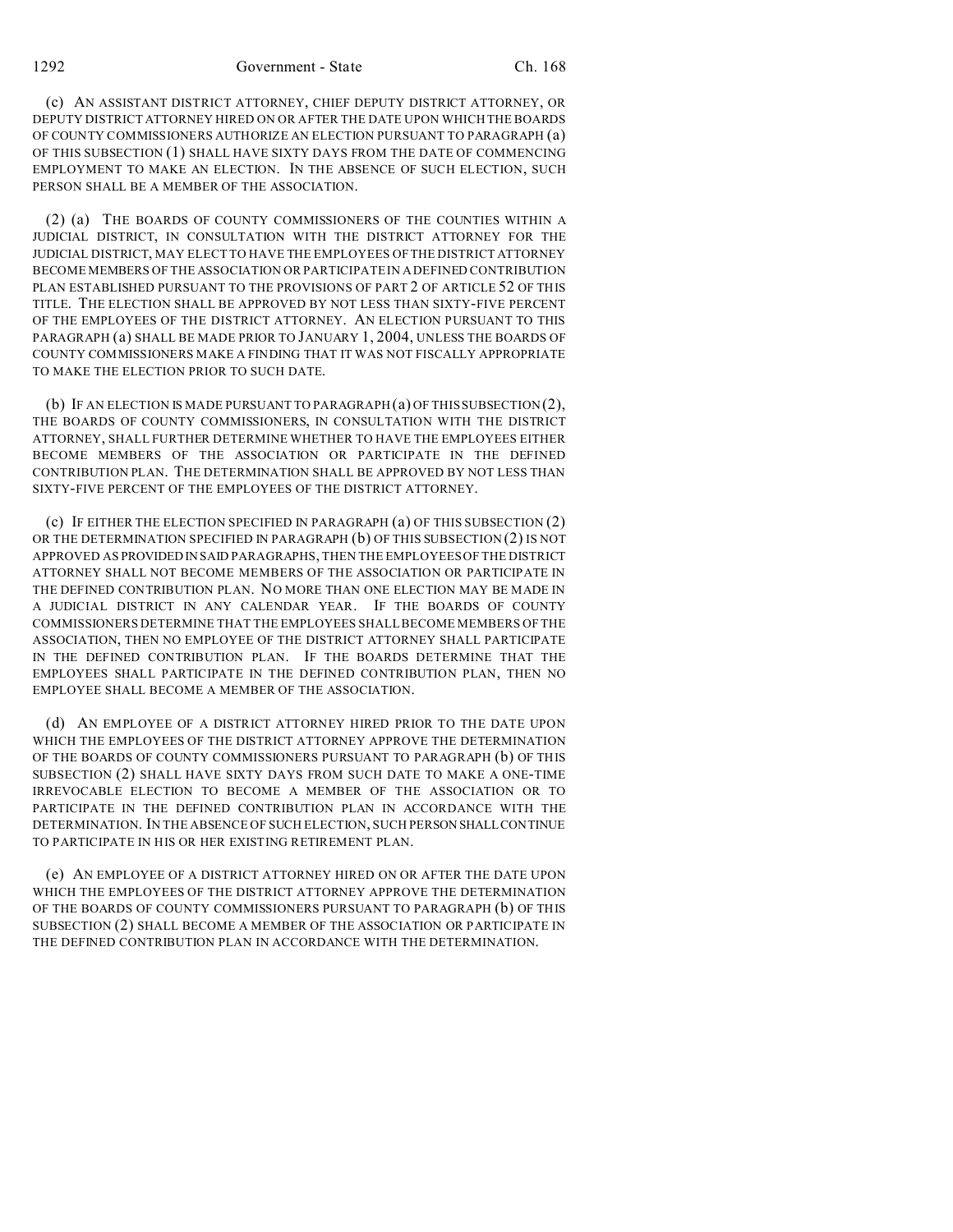## Ch. 168 Government - State 1293

(f) THE BOARDS OF COUNTY COMMISSIONERS OF THE COUNTIES WITHIN A JUDICIAL DISTRICT, IN CONSULTATION WITH THE DISTRICT ATTORNEY FOR THE JUDICIAL DISTRICT, MAY MAKE APPLICATION TO THE BOARD TO TERMINATE AFFILIATION WITH THE ASSOCIATION OR TO THE COMMITTEE ADMINISTERING A DEFINED CONTRIBUTION PLAN PURSUANT TO THE PROVISIONS OF PART 2 OF ARTICLE 52 OF THIS TITLE TO TERMINATE PARTICIPATION IN THE PLAN. SAID APPLICATION SHALL BE MADE BY SUBMITTING A RESOLUTION ADOPTED BY THE BOARDS OF COUNTY COMMISSIONERS THAT HAS BEEN APPROVED BY AT LEAST SIXTY-FIVE PERCENT OF THE EMPLOYEES OF THE DISTRICT ATTORNEY WHO ARE MEMBERS OR WHO PARTICIPATE IN THE PLAN. APPLICATIONS TO THE BOARD SHALL BE MADE IN ACCORDANCE WITH THE PROVISIONS OF SECTION 24-51-313. APPLICATIONS TO THE COMMITTEE ADMINISTERING A DEFINED CONTRIBUTION PLAN SHALL BE APPROVED BY AND MEET ANY REQUIREMENTS SET FORTH BY THE COMMITTEE.

(g) FOR PURPOSES OF THIS SUBSECTION (2), THE TERM "EMPLOYEE OF A DISTRICT ATTORNEY" SHALL NOT INCLUDE AN ASSISTANT DISTRICT ATTORNEY, CHIEF DEPUTY DISTRICT ATTORNEY, OR DEPUTY DISTRICT ATTORNEY.

(3) AN ASSISTANT DISTRICT ATTORNEY, CHIEF DEPUTY DISTRICT ATTORNEY, DEPUTY DISTRICT ATTORNEY, OR OTHER EMPLOYEE OF A DISTRICT ATTORNEY WHO BECOMES A MEMBER OF THE ASSOCIATION SHALL BE A MEMBER OF THE STATE CATEGORY OF THE STATE AND SCHOOL DIVISION. THE JUDICIAL DISTRICT EMPLOYING SUCH MEMBER SHALL BE DESIGNATED AS A STATE EMPLOYER THAT HAS AFFILIATED WITH THE ASSOCIATION PURSUANT TO SECTION 24-51-309.

**SECTION 2. Repeal.** 24-51-310 (1) (g), Colorado Revised Statutes, is repealed as follows:

**24-51-310. Persons not eligible for membership.** (1) Persons not eligible for membership in the association include:

 $(g)$  Employees in any office of a district attorney but not including such district attorney;

**SECTION 3.** 24-52-202 (3), Colorado Revised Statutes, is amended to read:

**24-52-202. Definitions.** As used in this part 2, unless the context otherwise requires:

(3) "Eligible employee" means a member of the general assembly, the governor, the lieutenant governor, the attorney general, the chief deputy attorney general, the solicitor general, the secretary of state, the deputy secretary of state, the state treasurer, the deputy state treasurer, a district attorney, AN ASSISTANT DISTRICT ATTORNEY, A CHIEF DEPUTY DISTRICT ATTORNEY, A DEPUTY DISTRICT ATTORNEY, OR OTHER EMPLOYEE OF A DISTRICT ATTORNEY, a member of the public utilities commission, an executive director of a department of state appointed by the governor, an employee of the senate or the house of representatives, and a nonclassified employee of the office of the governor, for whom a defined contribution plan has been established pursuant to the provisions of this part 2.

**SECTION 4.** 24-52-205, Colorado Revised Statutes, is amended BY THE